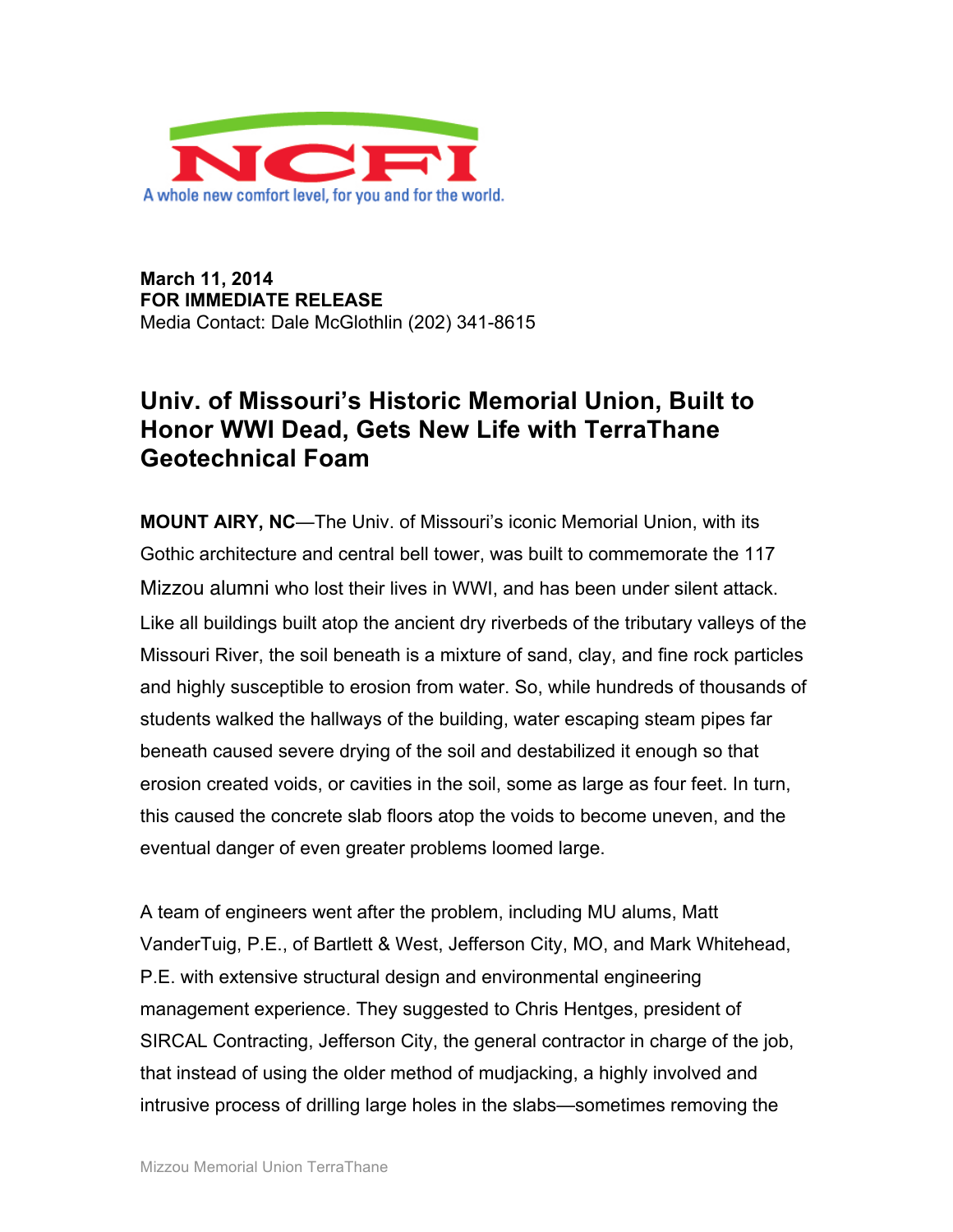slabs entirely—and pumping "mud", ultra-heavy Portland cement-based grout, into the void, then leveling the slabs, that the university might better be served by using the newer polyurethane foam system method called "foamjacking" or "polyjacking."

"It was a typical problem for the state, but the historic nature of the building made it much more urgent that the right product was used. I've seen the names of the 117 alums that died for us all in WWI inscribed on the walls. That building is the heart of Mizzou," said Joe Morgan, CEO, Pro Foundation Technology, Inc., the Kansas City firm chosen to do the work. "We used NCFI's TerraThane Geotech foam system because the quality is best in the industry, and we know if we have any unforeseen problems whatsoever once we drill the 5/8th-inch holes NCFI is there to help with 47 years of foam experience. They pioneered foam in the U.S., so we trust them completely."

Morgan says they focused on the area of concern, a 1,200 sq. ft. area under the offices of the building, and pumped in 375 cubic feet, 1,500 lbs., of TerraThane. "The product is so easy to use, not all the mess of the old mudjacking process, its simpler to use, cures in no time at all, is cleaner, doesn't require the building to shut down, and takes a lot less time start to finish," says Morgan.

Whitehead agrees those factors all played a role in choosing polyurethane foam over mud, or other legacy solutions, and adds the long-term stability of the soil surrounding the voids, the fact that foam is structurally strong while considerably lighter than mud slurry, thus puts less pressure on the surrounding soil, and concerns over future water mitigation sealed the deal for polyurethane foam.

Kevin Johnson, construction project manager for UM, said Pro Foundation's TerraThane solution cost about 60% less than other repair methods, and those direct costs savings were augmented by the minimal intrusion/downtime, quick curing time, and simple clean up time. "It only took two days and no disruption of